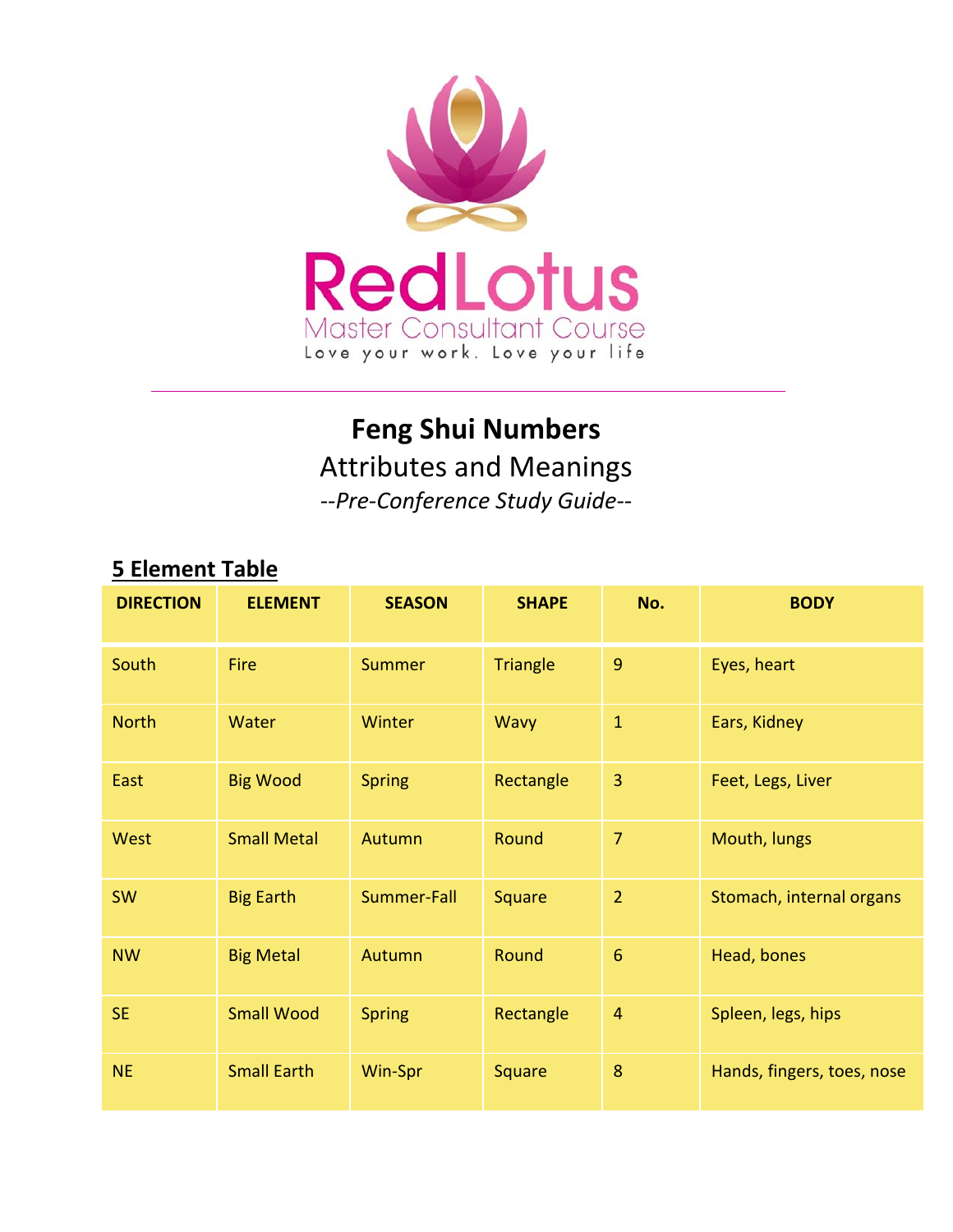

## **Numbers ‐‐ Positives & Negatives**

**Auspicious Numbers** 1, 4, 6, 8, 9\* Bring success, prosperity, happiness, love

**Misfortune Numbers** 2, 3, 5, 7, 9\* Bring illness, loss, accidents, separations, legal problems

\*Mutable number

### **The Elements**

**WOOD – makes fire, destroys earth, exhausts water**

**FIRE – makes earth, destroys metal, exhausts wood**

- **EARTH – makes metal, destroys water, exhausts fire**
- **METAL – makes water, destroys wood, exhausts earth**
- **WATER – makes wood, destroys fire, exhausts metal**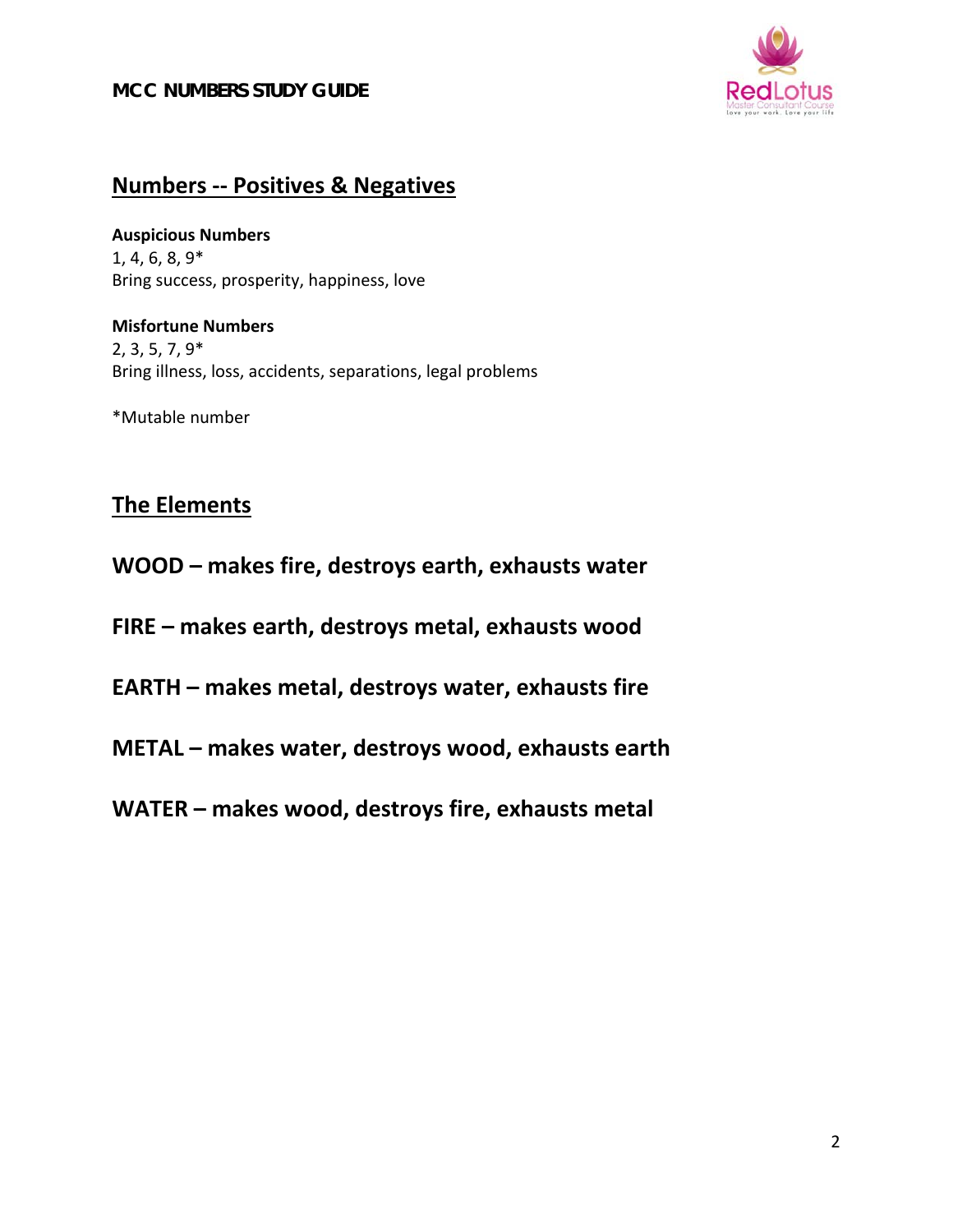

### **5 Element Diagram**



### **The Elements Numerically**

#### **1 – Associated with North, Water**

Positive: Brings opportunity, generating wealth, seen as a fortune star, triumph over competition Negative: Isolation, weakens opportunity, drains, drowns, thins, divorce, kidney problems, STDs, ear problems Flying Star: Regarded favorably Exhausted by 3 (wood) Exhausts 6,7 (metal) Destroyed by 2, 5, 8 (earth) Destroys 9 (fire) Produces 3 (wood) Produced by 6, 7 (metal)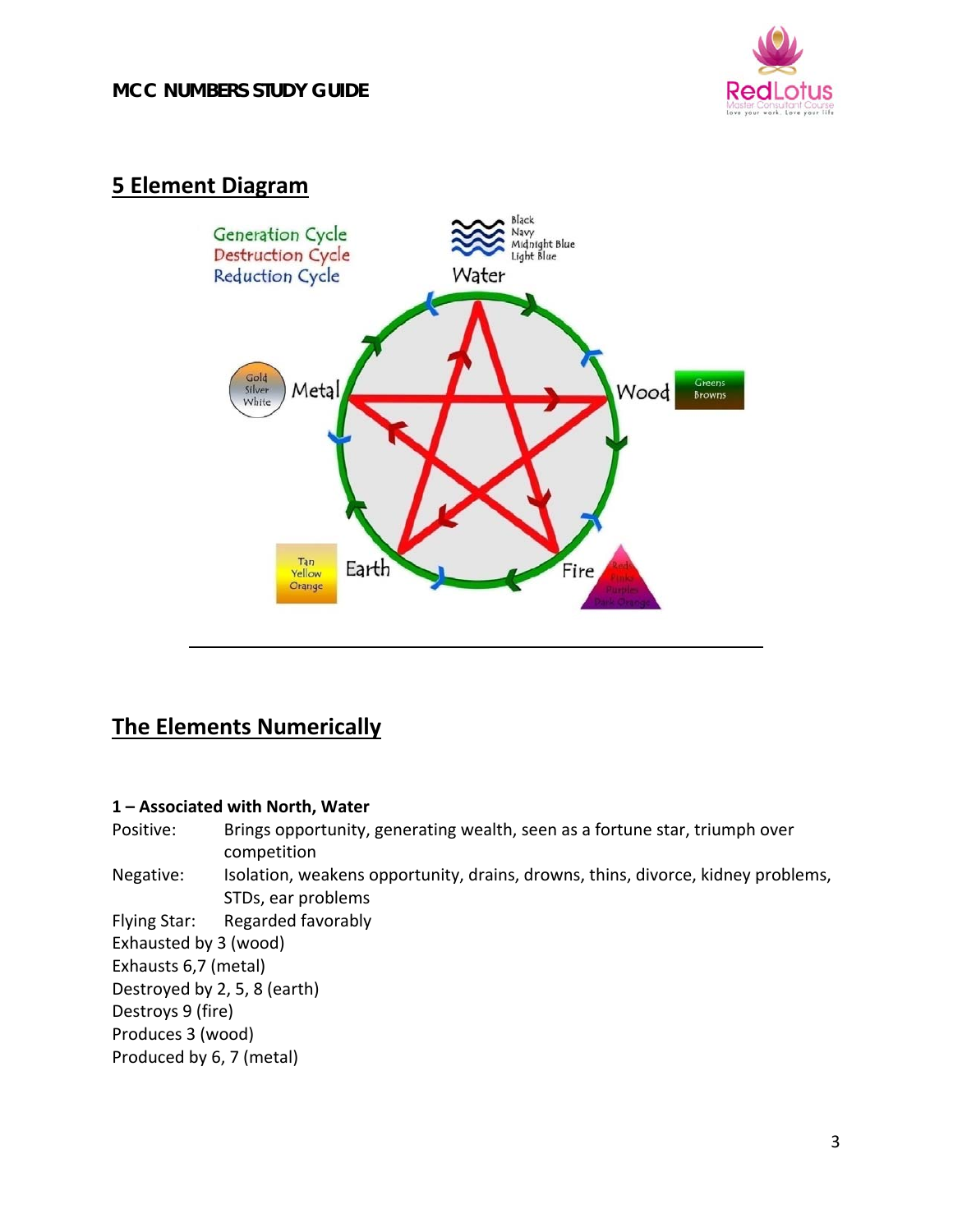

#### **2 – Associated with Southwest, Big Earth**

Positive: Stability, strength, resilience, relationship affirming, solidarity, love, matriarch Negative: Petty, nagging, illness, loneliness, chronic conditions, wasted money, miscarriage Flying Star: Regarded very unfavorably Exhausted by 6, 7 (metal) Exhausts 9 (fire) Destroyed by 3, 4 (wood) Destroys 1 (water) Produces 6, 7 (metal) Produced by 9 (fire)

#### **3 – Associated with East, Big Wood**

Positive: Prosperity, growth, strength, good health, abundance, strength, vigor Negative: Gossip, libel, slander, lawsuits, arguments, mental illness, nervous breakdown Flying Star: Regarded unfavorably Exhausted by 9 (fire) Exhausts 1 (water) Destroyed by 6, 7 (metal) Destroys 2 (earth) Produces 9 (fire) Produced by 1 (water)

#### **4 – Associated with Southeast, Small Wood**

Positive: Abundance, possessions, amassed wealth, creativity, sales, writing, romance/sex, education, students, exams Negative: Promiscuity, hype, sexual scandal, hypocrisy, gambling and cheating in money, divorce Flying Star: Regarded favorably Exhausted by 9 (fire) Exhausts 1 (water) Destroyed by 6, 7 (metal) Destroys 2 (earth) Produces 9 (fire) Produced by 1 (water)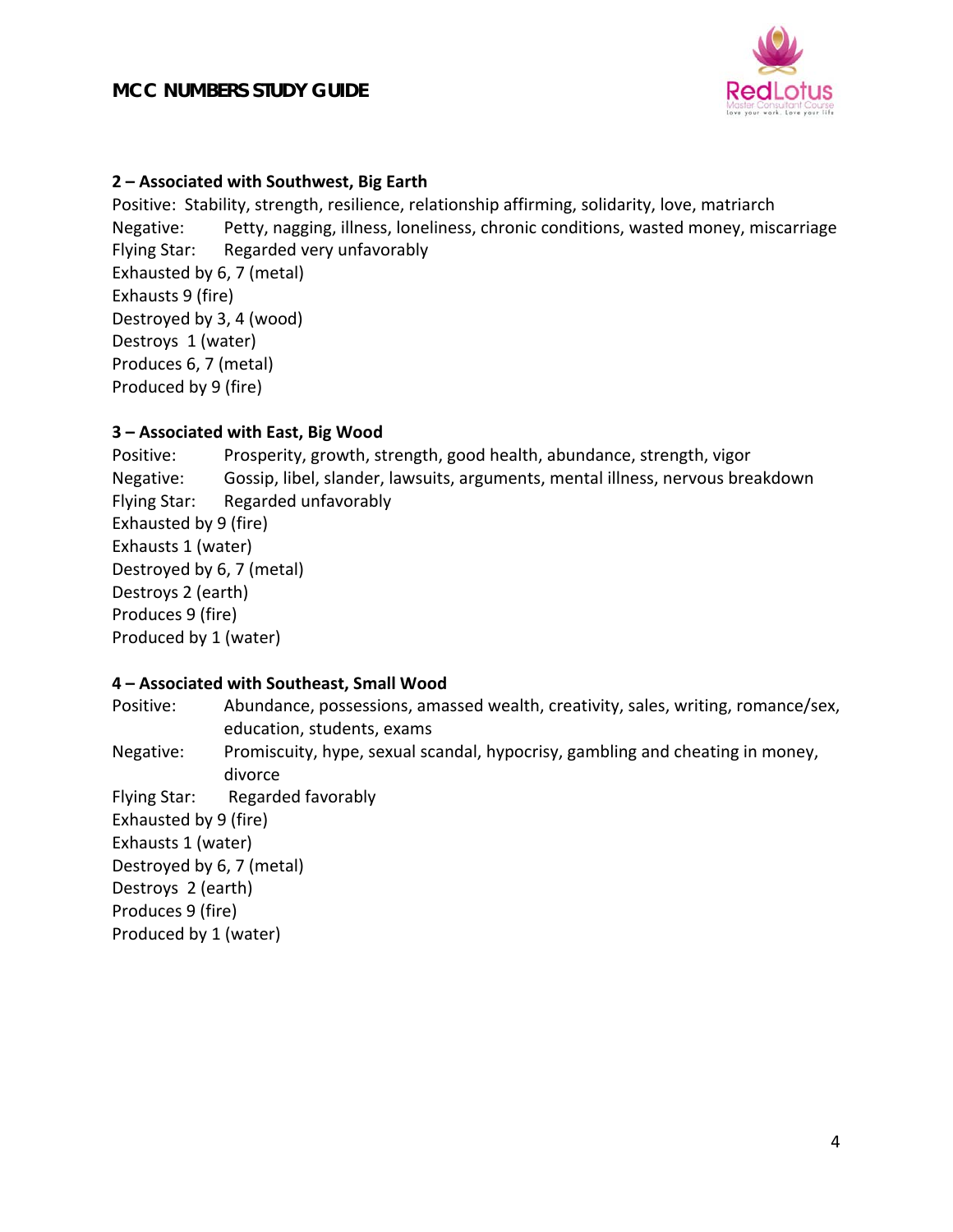

#### **\*\*5 – Associated with Center, Small Earth**

Positive: Center, morals, honesty, windfalls Negative: Bone breaking, catastrophe, accidents, death, misbehaving children, plague Flying Star: Regarded unfavorably and as MOST unfavorable Exhausted by 6, 7 (metal) Exhausts 9 (fire)

Destroyed by 3, 4 (wood) Destroys 1 (water) Produces 6, 7 (metal) Produced by 9 (fire)

#### **6 – Associated with Northwest, Big Metal**

Positive: Wealth, prosperity, blessed, healthy, longevity, favor, rank, prestige, leadership, windfalls, military honors, police work Negative: Depression, overwork, headache, stress, mental concerns, busy for busy sake Flying Star: Regarded favorably Exhausted by 1 (water) Exhausts 2, 5, 8 (earth) Destroyed by 9 (fire) Destroys 3, 4 (wood) Produces 1 (water) Produced by 2,5,8 (earth)

#### **7 – Associated with West, Small Metal**

Positive: Creativity, children, projects, undertakings, small steps, fertility, pregnancy Negative: Injury by metal, robbery, assault, death, imprisonment, fire, gossip, teeth problems, malicious talk, arguments Flying Star: Regarded unfavorably Exhausted by 1 (water) Exhausts 2, 5, 8 (earth) Destroyed by 9 (fire) Destroys 3,4 (wood) Produces 1 (water) Produced by 2,5,8 (earth)